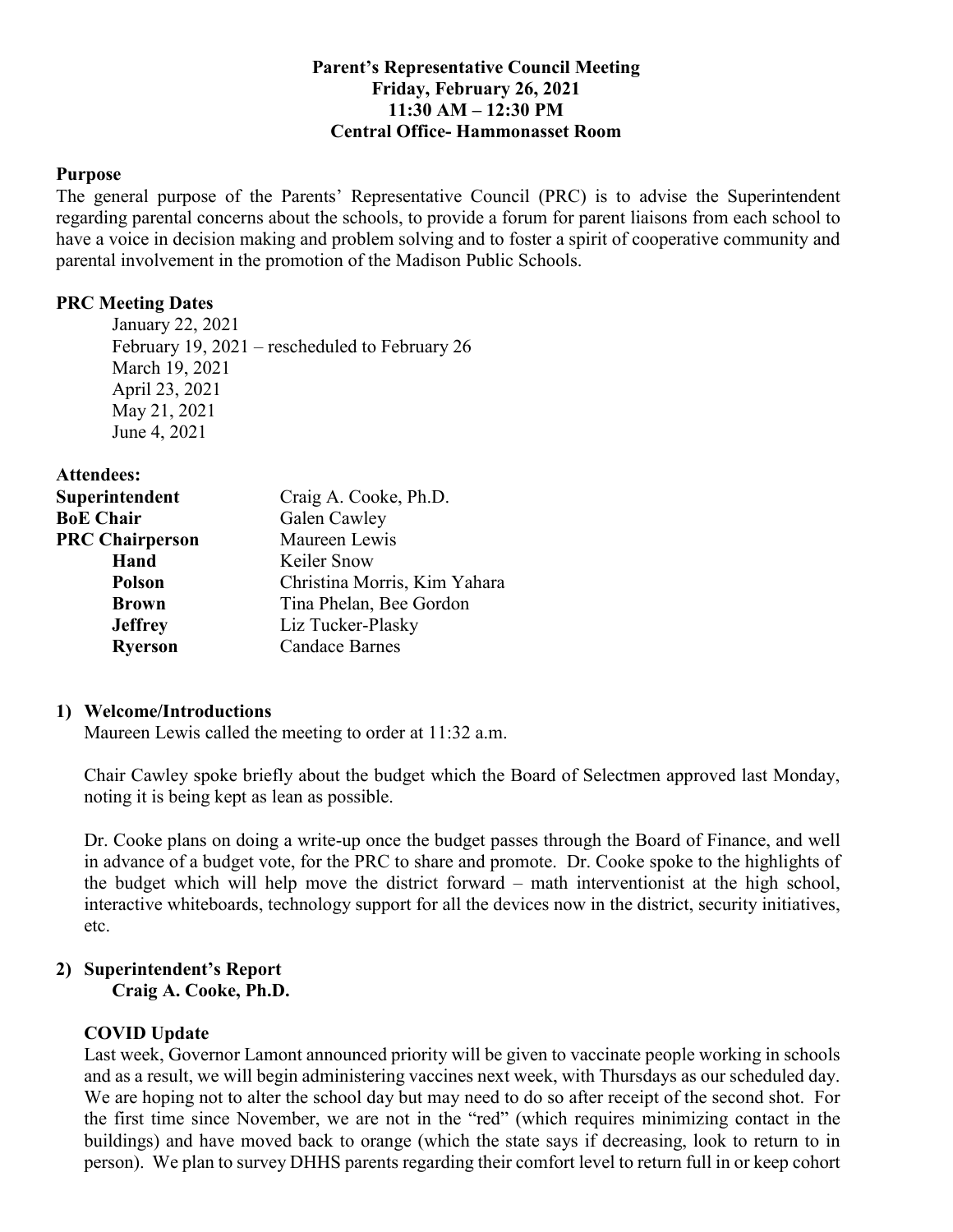as an option. Eating is a big concern at the high school and there are many details to work out. Communication will be going out this afternoon.

# **Building Project Update**

 Dr. Cooke reported there is a lot of ongoing work happening and we are currently working on preparing an application to the State for reimbursement. The enrollment report should be available next week. Starting to plan for families who are returning from home schooling, as well as an influx of enrollment and identifying the need for additional teachers at Jeffrey & Ryerson based on what we believe is coming.

 A question and answer period ensued regarding construction of a new elementary school, and renovations to Brown and Polson. Maureen Lewis suggested a write-up, (similar to the budget) focusing on "selling" points of the building project would benefit the PRC.

# **Review / Approve Minutes**

Motion to approve minutes from the January 22, 2021 meeting by Christina Morris, 2<sup>nd</sup> by Candace Barnes, all in favor.

# **3) Round Table**

# **Ryerson**

Candace Barnes reported:

- Just celebrated the  $100<sup>th</sup>$  Day of School
- Next week: Dr. Seuss Celebration
- March 8 starting virtual book fair
- Over the next month spirit wear order
- • Two weeks ago breakfast delivered to the teachers and on March 11 (Professional Development), Meriano's will deliver cupcakes
- Yearbook will be wrapping up within the next few weeks

# **Jeffrey**

Liz Tucker-Plasky reported:

- Wrapped up Spirit Week with Valentine's Day on 2/12
- Jitterbug delivery to the teachers
- This week 2 nights with Amato's pizza (sponsored contribution to the school)
- Offering an early bird discount for yearbooks
- Conducted a cookie dough fundraiser
- Still collecting recipes for the Jeffrey Family Recipe Book
- Next PTO meeting scheduled for March 3 Nurse Maura Cutler will give a COVID update and Counselor Rachel Lynch will give a mental health update

## **Brown**

Tina Phelan reported:

- The PTO conducted its General Meeting on February 8 with Dr. Cooke.
- The yearbook is done, paid for by the PTO.

# **Polson**

Christina Morris reported:

 • General PTO meeting this morning: "Parenting During Uncertain Times". Angela Ahern and Taylor Scalia from MYFS spoke and Dr. Cooke was in attendance. Well attended by approximately 50 people.